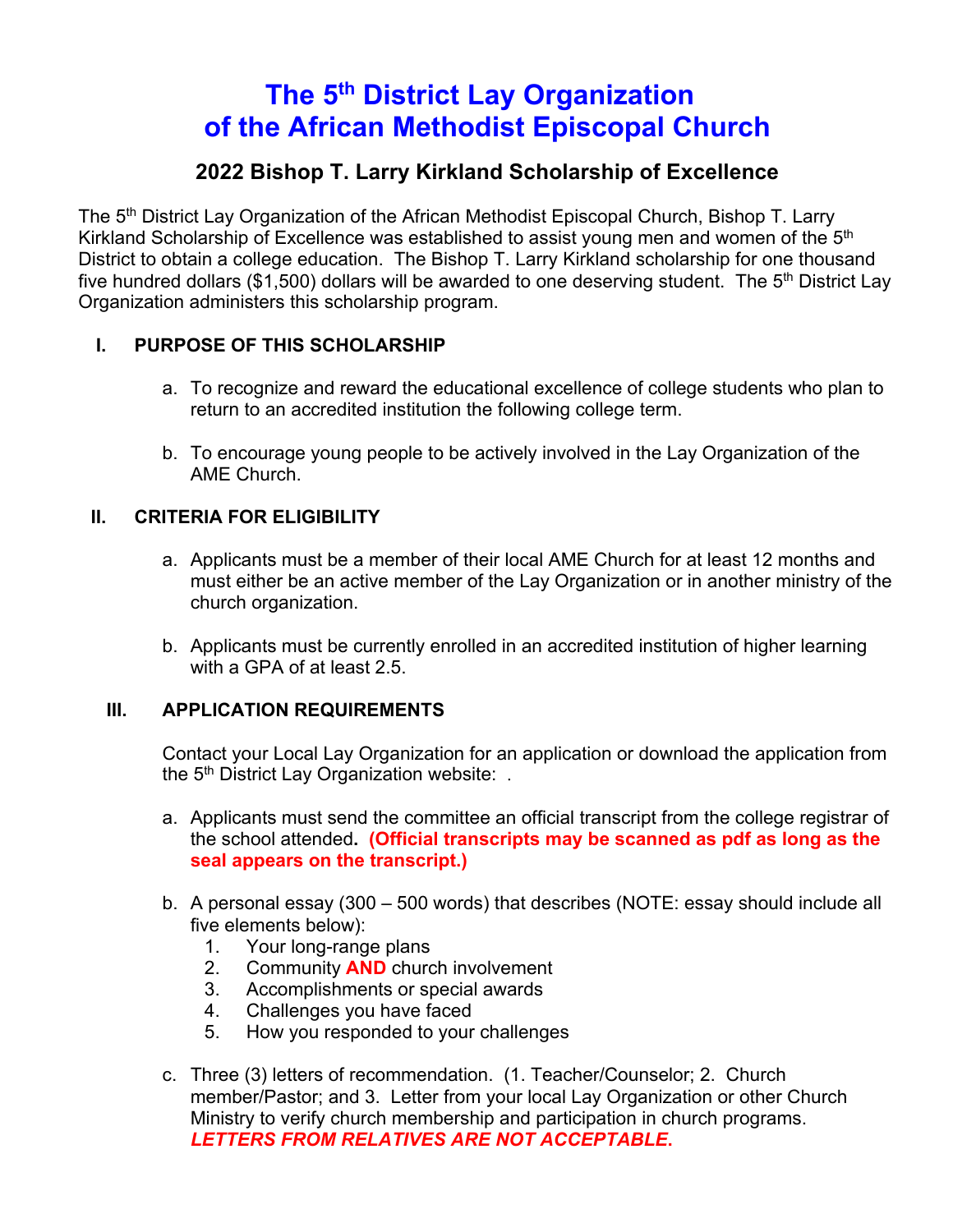- d. A 5"x7" color photograph **must** be submitted with the application.
- e. All materials must be **postmarked or received electronically by the May 15, 2022** deadline. **NO EXCEPTIONS. [Any questions must be directed to the email address fifthdistrictscholarship@yahoo.com. in a timely manner PRIOR to the deadline. PLEASE NO PHONE CALLS.]**

#### **IV. SELECTION PROCESS**

The applicants will be scored by a judging committee comprised of members of the 5<sup>th</sup> District Lay Organization of the African Methodist Episcopal Church. The judges will evaluate eligible students based on their academic record, quality of the essay, letters of recommendation, accomplishments and the level of participation in church activities. The winner will be announced in July 2022.

#### **V. AWARD DISTRIBUTION**

Two checks in the amount of \$750 each will be issued by the  $5<sup>th</sup>$  District Lay Organization of the African Methodist Episcopal Church in the name of the Bishop T. Larry Kirkland Scholarship to the selected student at the beginning of the fall and spring semesters. The checks will be awarded after proof of enrollment for each semester. (Adjustments will be made for schools on the quarter system.)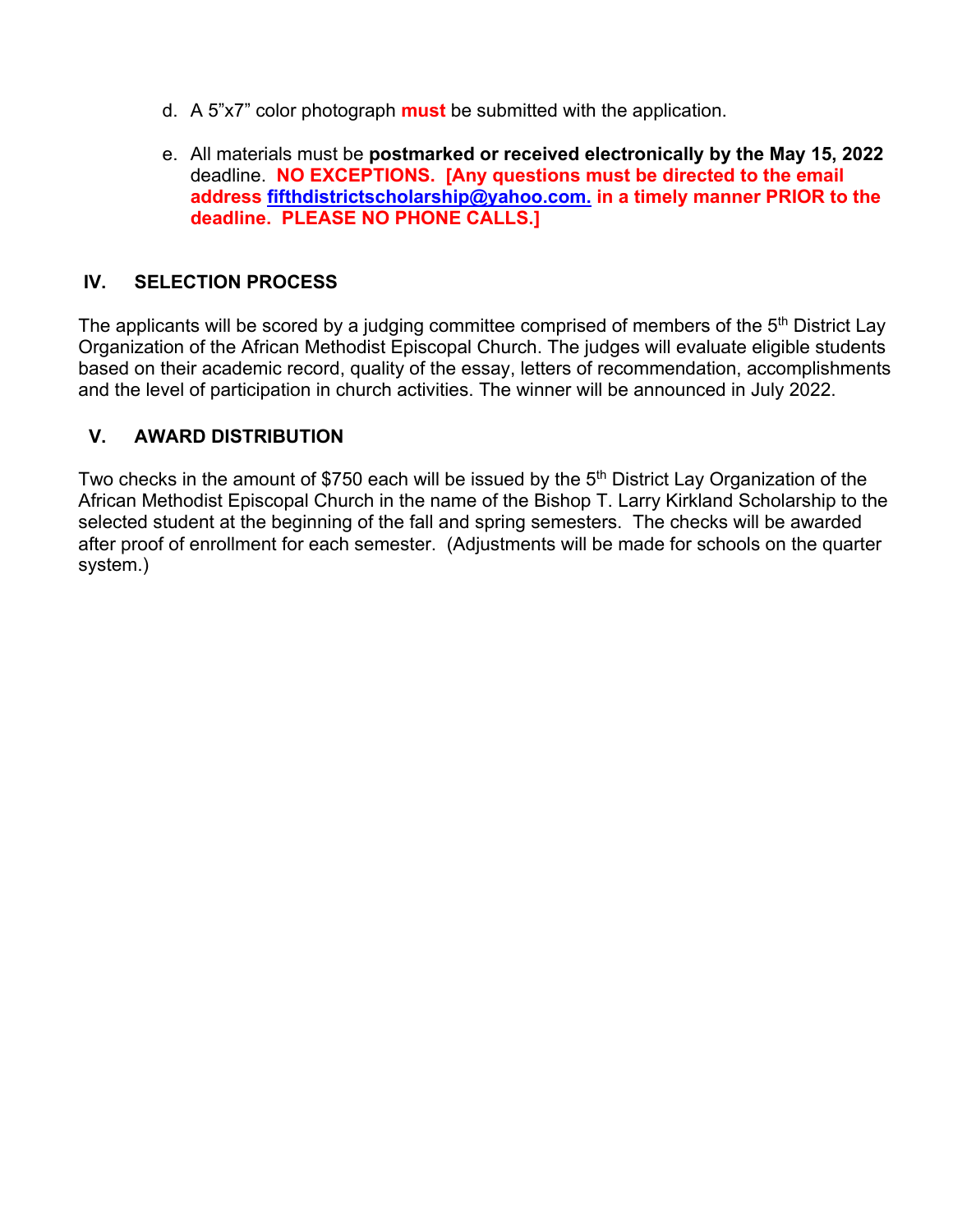#### **The 5th District Lay Organization of the African Methodist Episcopal Church 2022 Bishop T. Larry Kirkland Scholarship Application**

Application Deadline: **MAY 15, 2022** (See Criteria for Eligibility – (**Please Type**)

### **GENERAL INFORMATION**

| Name                                     |                                                         | <u>Click here to enter Your Name</u>                  |                               | <b>Phone</b> Click here to enter a phone number |
|------------------------------------------|---------------------------------------------------------|-------------------------------------------------------|-------------------------------|-------------------------------------------------|
| E-mail                                   | Click here to enter an email address                    |                                                       |                               |                                                 |
| Parent Name(s)                           | Click here to enter the name(s) of your parent(s)       |                                                       |                               |                                                 |
| Parent's E-mail                          | Click here to enter the email address of your parent(s) |                                                       |                               |                                                 |
| Address                                  | Click here to enter your address                        |                                                       |                               |                                                 |
| City                                     |                                                         | Click here to enter your city                         | State ____ Zip_____           |                                                 |
| <b>COLLEGE INFORMATION</b>               |                                                         |                                                       |                               |                                                 |
| College you are attending                |                                                         | Click here to enter the college you are attending     |                               |                                                 |
| Your Major/Minor                         |                                                         | Click here to enter your Major/Minor                  |                               |                                                 |
| <b>College Address</b>                   |                                                         | Click here to enter the address of your college       |                               |                                                 |
| <b>City</b> Click here to enter the City |                                                         |                                                       | State___________ Zip_________ |                                                 |
| <b>Church Information</b>                |                                                         |                                                       |                               |                                                 |
|                                          |                                                         | Home Church-----------------------. Annual Conference |                               |                                                 |